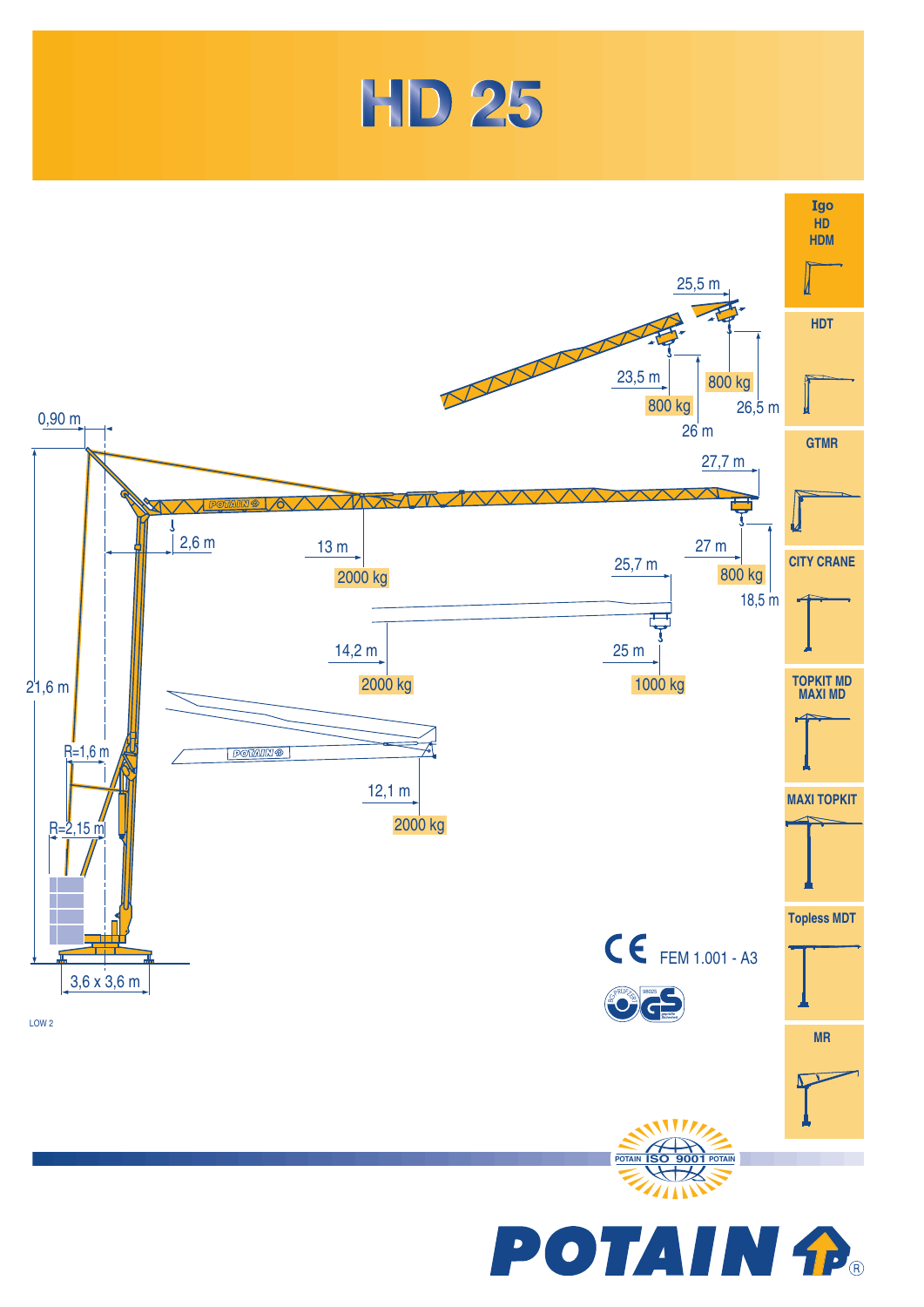| <b>Courbes de charges</b> | <b>Example 2</b> Load diagrams    | <b>ED</b> Curve di carico | <b>KID</b> |
|---------------------------|-----------------------------------|---------------------------|------------|
| Lastkurven                | <b>Example 2 Curvas de cargas</b> | <b>E</b> Curva de cargas  | <b>KP</b>  |

**AAAAAAAAAA** 



| 27 <sub>m</sub> | $2,6 \blacktriangleright$ | 12,1 |
|-----------------|---------------------------|------|
| <b>AVV</b>      |                           | 2000 |
|                 |                           |      |
| 25 <sub>m</sub> | $2,6 \blacktriangleright$ | 12,1 |
| $\sqrt{N}$      |                           | 2000 |

| 12,1<br>2000 | 2000 1820 1670 1540 1430 1330 1245 1165 1100 1035 980 930 880 840 800 kg |                                                                                                           |  |  |  |  |  |  | 13 14 15 16 17 18 19 20 21 22 23 24 25 26 27 m |  |
|--------------|--------------------------------------------------------------------------|-----------------------------------------------------------------------------------------------------------|--|--|--|--|--|--|------------------------------------------------|--|
| 12,1<br>2000 |                                                                          | 14,2 15 16 17 18 19 20 21 22 23 24 25 m<br>2000 1875 1730 1610 1500 1405 1315 1240 1170 1110 1050 1000 kg |  |  |  |  |  |  |                                                |  |

**TENWWWW** 

| Flèche relevée                   | <b>Example 19 Luffing jib</b>      | <b>KGB</b> Braccio impennato | <b>CHIP</b> |
|----------------------------------|------------------------------------|------------------------------|-------------|
| <b>Ausleger in Steilstellung</b> | <b>Example School</b> Flecha izada | <b>E</b> Lança inclinada     |             |





LOW 1

LOW 1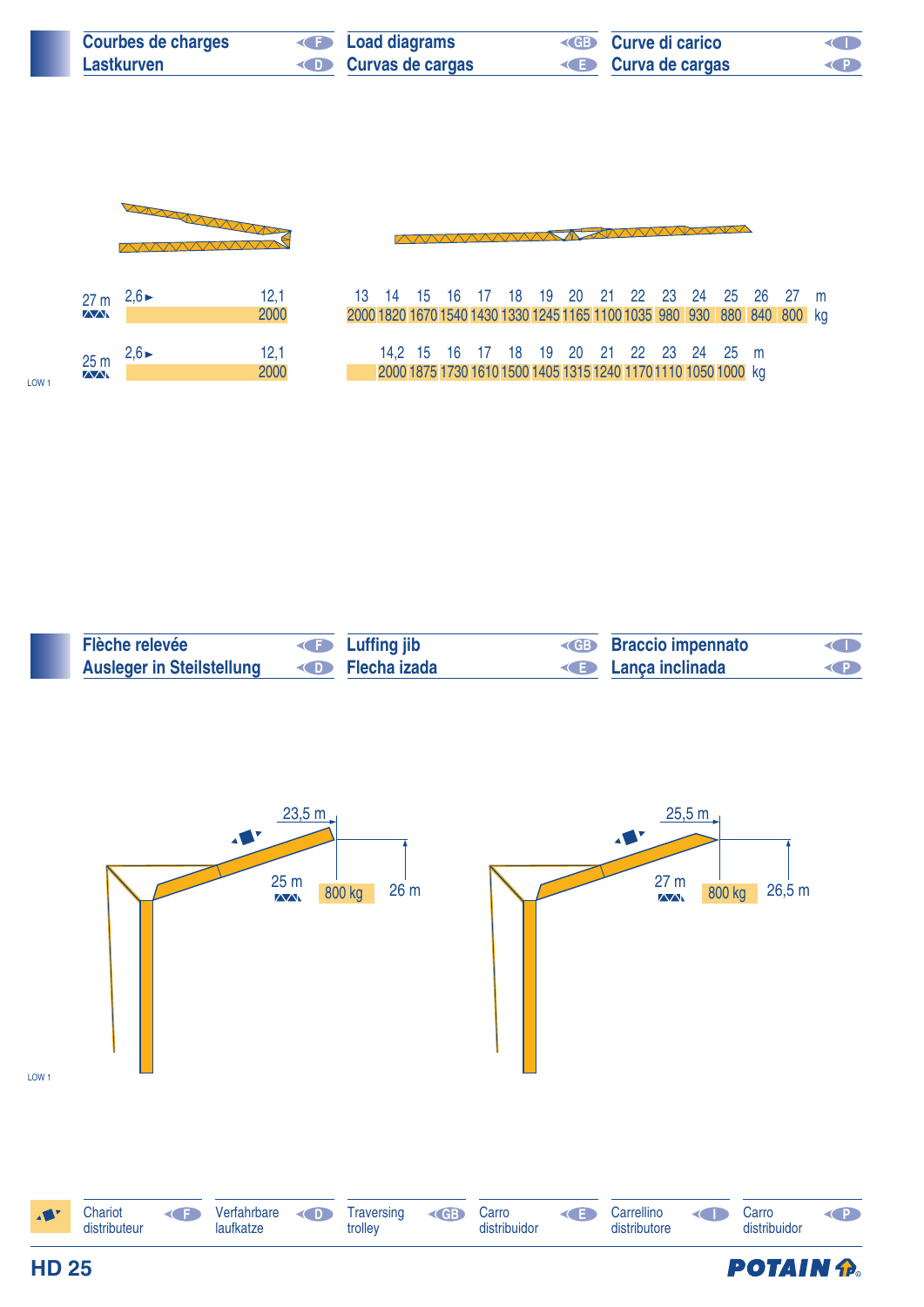| <b>Réactions</b> | <b>Reactions</b><br><b>KIM</b> | <b>Reazioni</b><br>$\left($ GB $\right)$ |  |
|------------------|--------------------------------|------------------------------------------|--|
| <b>Eckdrücke</b> | Reacciones<br><b>KID</b>       | <b>E</b> Reacções                        |  |



LOW 1

|              | Réactions<br><b>KED</b><br>en service<br>Réactions hors<br>service               | Reaktionskräfte<br>in Betrieb<br>Reaktionskräfte<br>außer Betrieb                             | <b>Reactions</b><br>$\triangleleft$ GB<br>in service<br>Reactions out of<br>service       | Reacciones<br>K∎<br>en servicio<br>Reacciones fuera de<br>servicio               | Reazioni<br>$\lhd$<br>in servizio<br>Reazioni fuori<br>servizio                                    | Reaccões<br>$\left( 1\right)$<br>em serviço<br>Reaccões fora<br>de servico          |  |
|--------------|----------------------------------------------------------------------------------|-----------------------------------------------------------------------------------------------|-------------------------------------------------------------------------------------------|----------------------------------------------------------------------------------|----------------------------------------------------------------------------------------------------|-------------------------------------------------------------------------------------|--|
| $\mathbf{A}$ | A vide sans lest<br>(ni train de transport)<br>avec flèche et<br>hauteur maximum | <b>Ohne Last, Ballast</b><br>(und Transportachse),<br>mit Maximalausleger<br>und Maximalhöhe. | Without load, ballast<br>(or transport axles),<br>with maximum jib and<br>maximum height. | Sin carga, sin lastre,<br>(ni tren de transporte),<br>flecha y altura<br>máxima. | A vuoto, senza<br>zavorra (ne assali di<br>trasporto) con braccio<br>massimo e altezza<br>massima. | Sem carga (nem trem<br>de transporte)-<br>sem lastro com lança<br>e altura máximas. |  |

| <b>Mécanismes</b> |                | <b>Mechanisms</b> | K GBD              | eccanismi         |  |
|-------------------|----------------|-------------------|--------------------|-------------------|--|
| <b>ntrighe</b>    | $\blacksquare$ | <b>Mecanismos</b> | $\left($ $\right)$ | <b>Mecanismos</b> |  |

|                       |                                 |                     | <b>A</b> | <b>Service</b>      | $\blacktriangleright$ | $\frac{\text{ch}-\text{PS}}{\text{hp}}$ | kW  |  |
|-----------------------|---------------------------------|---------------------|----------|---------------------|-----------------------|-----------------------------------------|-----|--|
|                       | <b>9 PC 10</b>                  | m/min               | 6,6      | 20                  | 40                    | 8,2                                     | 6   |  |
|                       |                                 | kg                  | 2000     | 2000                | 1000                  |                                         |     |  |
|                       | <b>9 LVF 10</b>                 | m/min               | 4        | 20                  | 40                    | 10,3                                    | 7,5 |  |
|                       |                                 | kg                  | 2000     | 2000                | 1000                  |                                         |     |  |
| ◂Ш►                   | 2 D <sub>2</sub> V <sub>4</sub> | m/min               |          | $18 - 36$           |                       |                                         | 1,5 |  |
| $\bigodot$            | <b>RVF 30</b>                   | tr/min U/min<br>rpm |          | $0 \rightarrow 0.9$ |                       |                                         |     |  |
|                       | <b>CEI 38</b><br>Æ              | <b>IEC 38</b>       |          | <b>kVA</b>          |                       |                                         |     |  |
|                       |                                 |                     |          |                     |                       |                                         |     |  |
| 400 V(+6% -10%) 50 Hz |                                 |                     |          | 12 kVA              |                       | 84/534 - 87/405                         |     |  |

LOW<sub>1</sub>